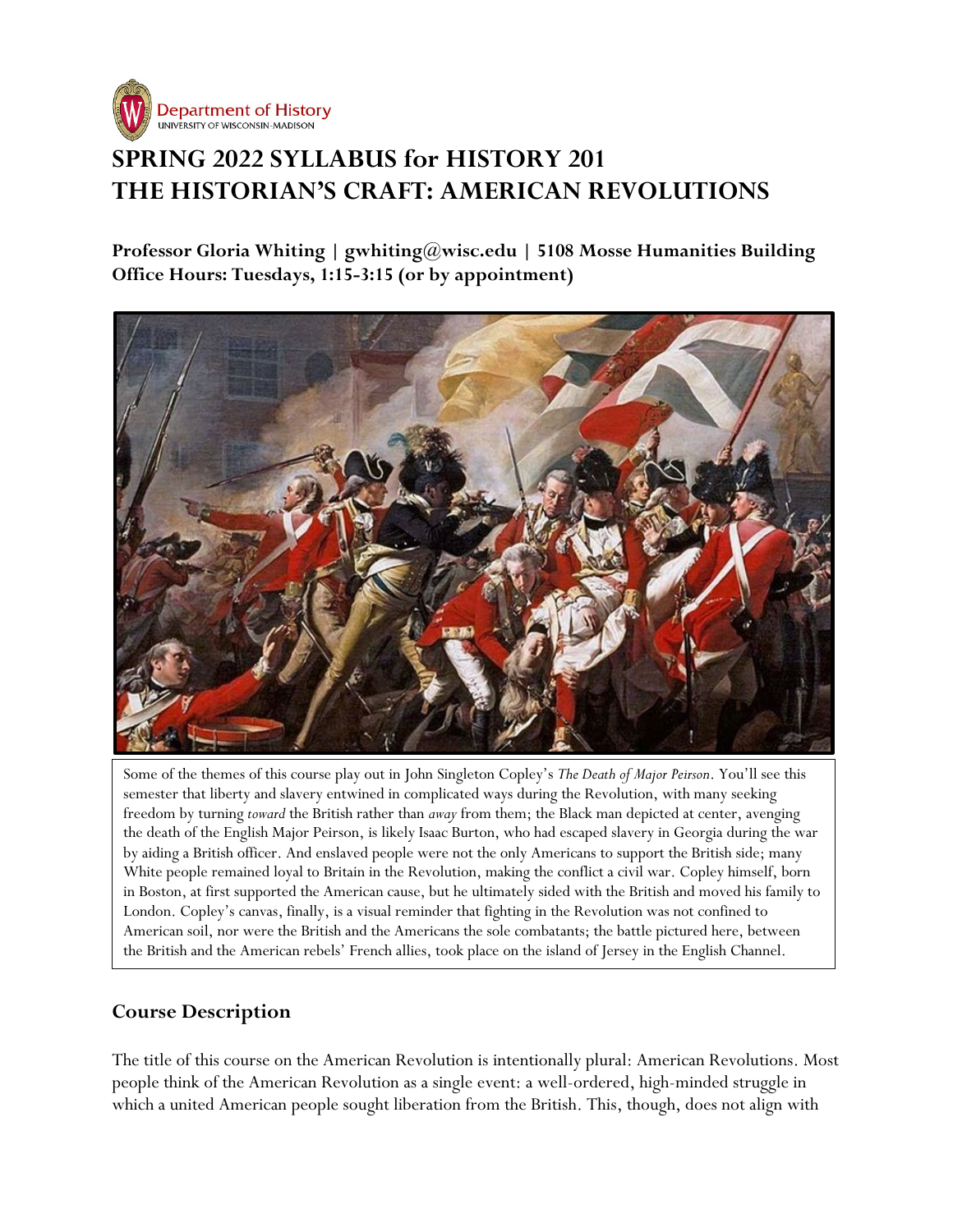what historians know of the past. The Revolution was instead a multi-sided conflict: Patriots and Loyalists squared off in civil war; Euro-Americans fought against Native people; folks of low social status stood up to the elite; and African Americans strove for independence. We will consider together the many participants in the American Revolution and the different objectives those participants had, taking into account both the formative actions of those remembered as "founders" and the ways in which ordinary people shaped the course of events. We will also step back and assess the Revolution's ripples around the globe. Here, too, it makes sense to think of American Revolutions in the plural, as the American Revolution sparked a series of revolutions that transformed the Americas from a region largely ruled by Europe to one filled with nation states imbued to varying degrees with notions of popular sovereignty and universal rights.

This is not merely a seminar about the American Revolution and its wide-ranging meanings and consequences—it is also, as a Historian's Craft course, a primer on what historians do and how they do it. You will therefore spend a great deal of time working with firsthand evidence of the past, what historians call primary sources: searching for them, analyzing them, and organizing them to make logical arguments. You will also engage closely with books and articles that historians have written about the American Revolution (secondary sources), turning to them both as guides to the past and as exemplars of how to write effectively about history or most anything else—how to substantiate a thesis, for instance, or compose a paragraph, or organize an essay. Because this course focuses so intensively on research, writing, and speaking, it fulfills Part B of the General Education Communication Requirement (Comm B).

#### **Student Learning Outcomes:**

I have a variety of goals for this course. By taking *American Revolutions*, students will:

- 1. …learn to **ask questions**. Students will gain experience formulating effective historical questions, which are crucial to directing independent research and stimulating group discussions.
- 2. …learn to **find sources**. Students will practice using footnotes, bibliographies, libraries, archives, and electronic databases of historical sources in order to obtain source material.
- 3. …learn to **evaluate sources**. Students will be trained in distinguishing between primary and secondary sources, determining the credibility of source materials, identifying the perspectives of those who authored sources, summarizing the arguments they find in sources, and evaluating the utility of sources.
- 4. …learn to **develop and present arguments**. Students will practice writing strong thesis statements, revising those theses based on additional research, identifying the parts of an argument necessary to support a thesis convincingly, and citing, paraphrasing, and quoting evidence appropriately to support each part of an argument.
- 5. …learn to **plan further research**. Students will draw upon preliminary research to develop a plan for further investigation. They will write research proposals that include a tentative argument, a plan for research, an annotated bibliography, and an abstract of the proposed project. And they will work to identify the contribution of an argument to existing scholarship.
- 6. …learn to **communicate findings effectively**. Students will write formal academic papers using appropriate style and bibliographic apparatus. They will also deliver concise and effective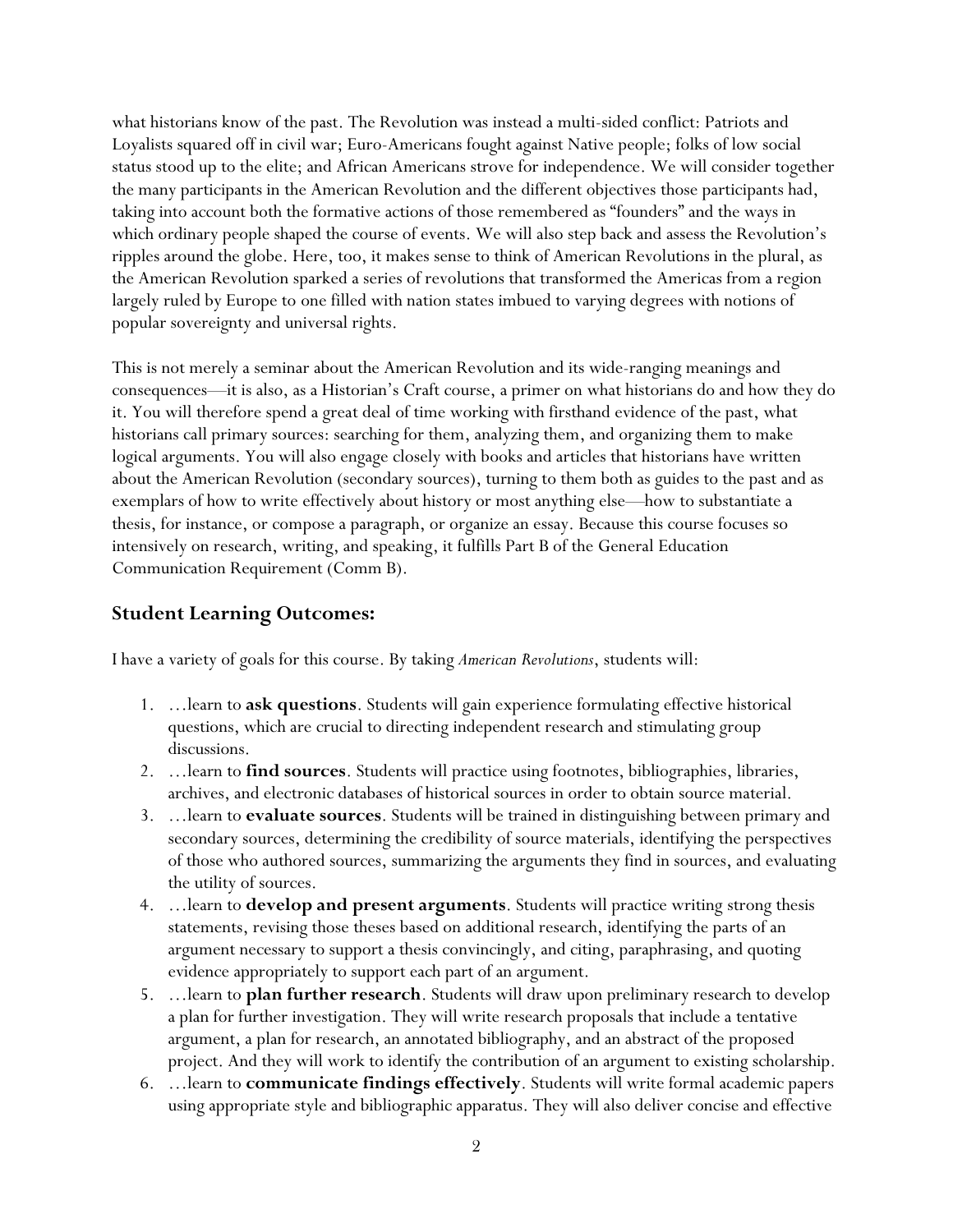verbal presentations with appropriate supporting visuals. And they will contribute constructively to seminar discussions.

7. …gain a **nuanced understanding of the American Revolution**. Students will encounter the rich scholarly literature on the American Revolution, becoming familiar with the aims and actions of the Revolution's wide-ranging participants and grasping the divergent ways in which the Revolution influenced different peoples in North America and beyond.

(Note that items 1-6 are adapted from the History Department's goals for History 201 seminars.)

#### **Format:**

This course will meet on Tuesdays from 11 to 12:55 in Humanities 5257. Attendance is required. Since we have only one meeting each week, missing a seminar session is equivalent to missing an entire week of the class. Seminar will provide me with my main opportunity to engage in regular and substantive interaction with you; in seminar I will give you direct instruction, provide information about course content, and facilitate discussion of the material under consideration.

## **COVID-19 Precautions:**

According to university policy, we all must be masked indoors. If you forget a mask, please ask for one at the beginning of class; I will make a habit of bringing extras. Though attendance is required in this class, please *do not come* if you experience any of the following symptoms:

 Fever or chills Cough Shortness of breath or difficulty breathing Fatigue Muscle or body aches Headache New loss of taste or smell Sore throat Congestion or runny nose Nausea or vomiting Diarrhea

According to the CDC, these symptoms might be indicative of a COVID-19 infection. If you have any of these symptoms and therefore must miss class, please send me an email to that effect, and I will excuse the absence—no questions asked.

Recognizing that certain students might have to miss more class this semester than in an ordinary semester, I will be assigning each of you to small groups. These groups of three or four students each are intended to provide you with a backup in case of absence as well as a support network more generally. (And they might even provide you with some great new friends!) I encourage you to share notes from class, give each other feedback on written work, practice presentations together, and help each other along in other ways as you see fit.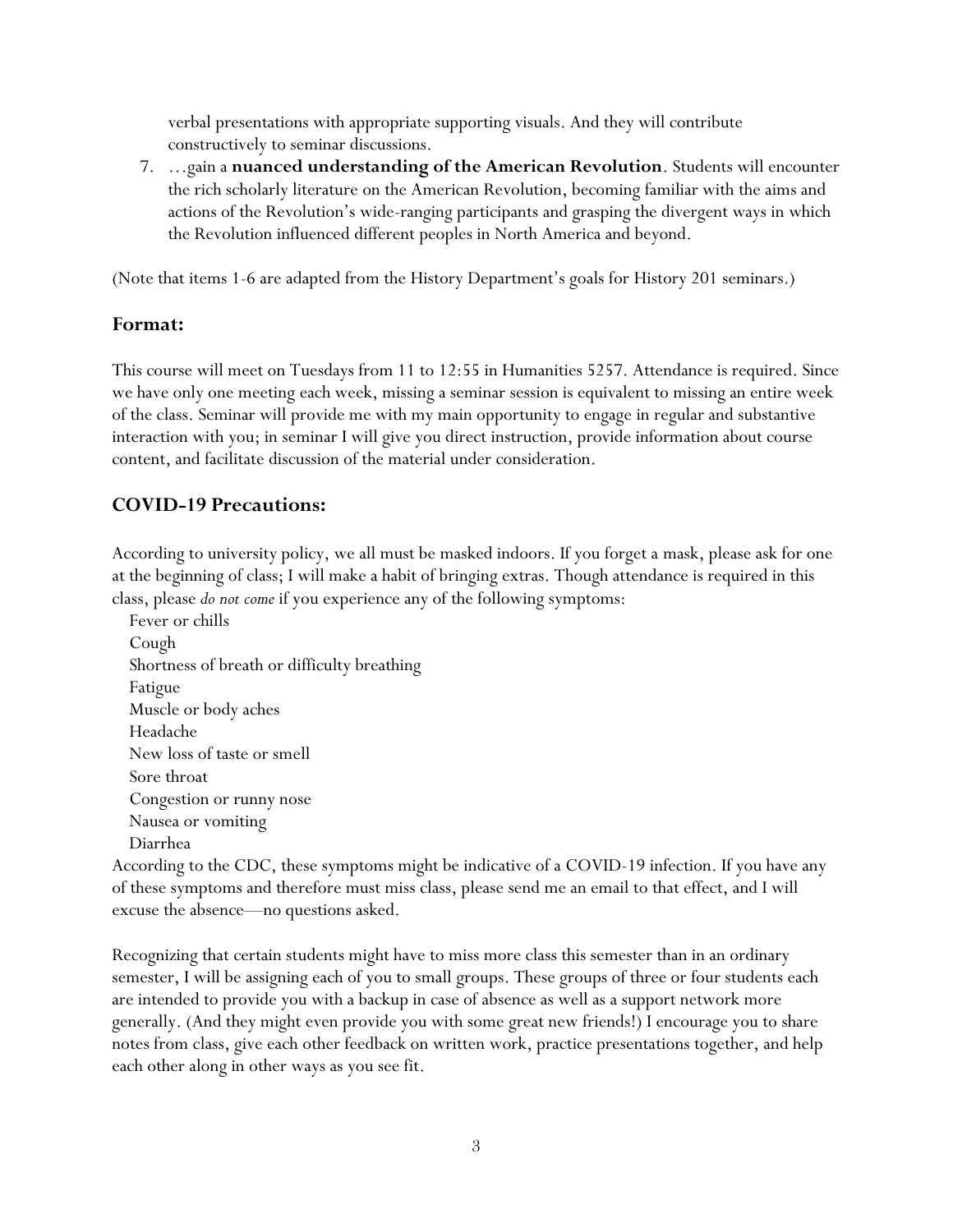## **Email Communication and Office Hours:**

If you need to reach me with questions or concerns, please email me. I will do my best to respond to you within 24 hours during the workweek. If you do not hear back from me, please double-check the syllabus; likely the answer to your question can be found there.

My office hours are Tuesdays from 1:15-3:15. In the beginning of the semester, I will be holding office hours via Zoom (https://uwmadison.zoom.us/j/2676922018). Once the weather warms, I will announce a switch to holding office hours outside. You may find me on the 800 block of the State Street pedestrian mall between the Mosse Humanities Building and the Wisconsin Historical Society. In inclement weather, I will meet with students via Zoom. Of course, if you have a conflict with my scheduled office hours, I can arrange to meet with you at another time.

### **Credit:**

This is a 3-credit course. The credit standard for this course is met by an expectation of a total of 135 hours of student engagement with the course's learning activities (at least 45 hours per credit or 9 hours per week), which include regularly scheduled meeting times (group seminar meetings of 115 minutes per week), reading, research, writing, individual consultations with the professor, and other student work as described in the rest of this syllabus.

## **Reading:**

Your reading assignments will usually consist both of primary sources and secondary sources. (Primary sources are documents—such as letters, petitions, and memoirs—that were written during the years we are studying, and secondary sources are documents that were written by historians in later years and usually rely on primary sources.) The assigned primary sources will always be shorter than the secondary sources, but you should expect to spend more time, page-for-page, on the primary sources; it is much more difficult to read and interpret material produced by eighteenth-century Americans sources than by modern writers!

The below texts are required for this course:

- Alfred F. Young, *The Shoemaker and the Tea Party: Memory and the American Revolution* (1999)
- David Armitage, *The Declaration of Independence: A Global History* (2007)

The below text is recommended for this course:

• Mary Lynn Rampolla, *A Pocket Guide to Writing in History*, 8th edition (2015)

All other readings will be available in our course reader, which can be purchased at the Letters & Science Copy Center, 6120 Sewall Hall. (Note that the course reader is quite long, so it is divided into parts. You will need both Part 1 and Part 2.) Both the required texts and the course reader will be on reserve in College Library.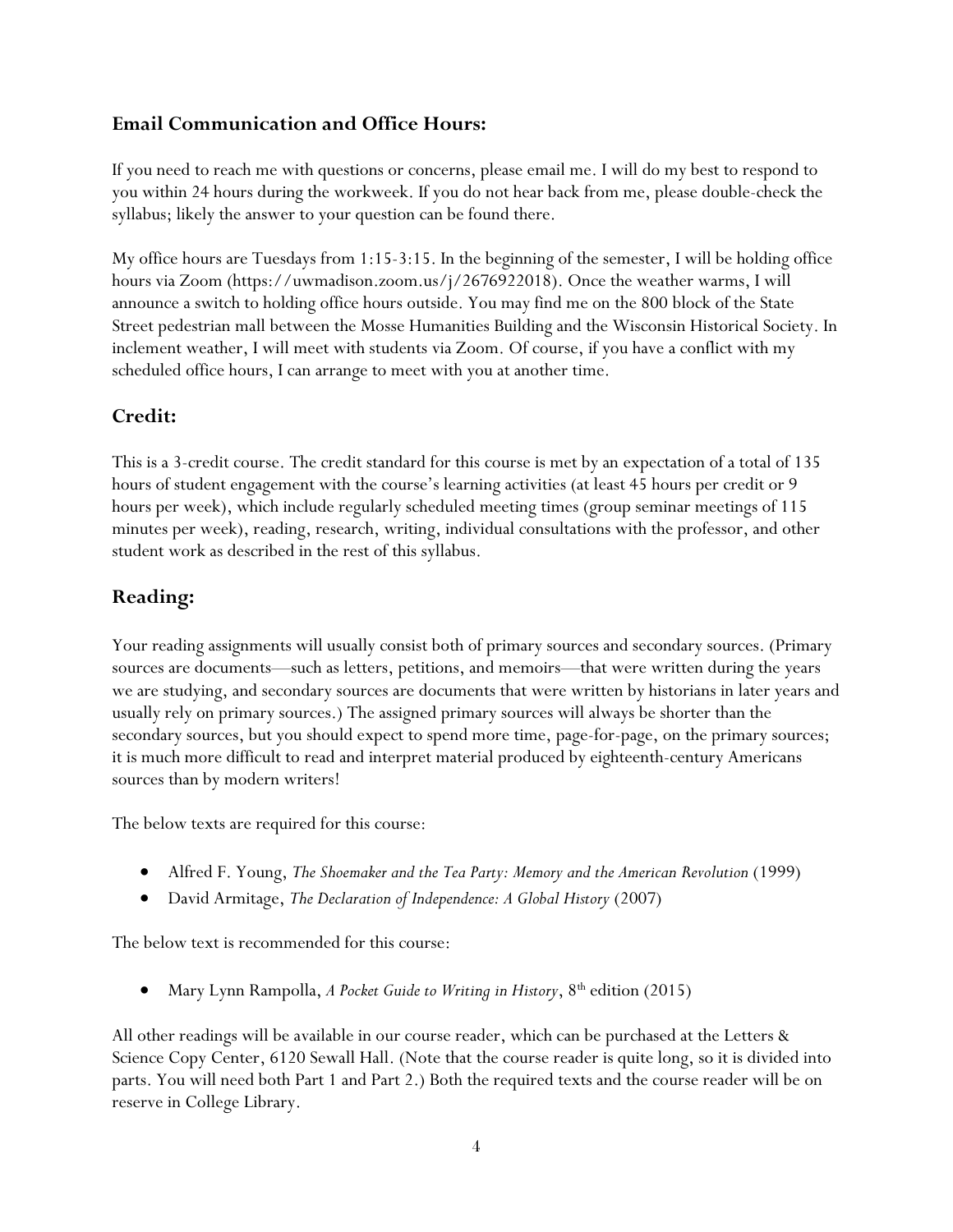### **Computer Policy:**

I ask that you refrain from using computers or any kind of electronics during our seminar. The temptation to get distracted by things that are not related to class is simply too great. I promise that you'll get far more out of this course if you use just a pen and a pad of paper. Cell phones should be silenced and put away. (If you are a McBurney student who needs accommodation, please come talk to me.)

#### **Disability Statement:**

UW-Madison supports the right of all enrolled students to a full and equal educational opportunity. The Americans with Disabilities Act (ADA), Wisconsin State Statute (36.12), and UW-Madison policy (Faculty Document 1071) require that students with disabilities be reasonably accommodated in instruction and campus life. Developing reasonable accommodations for students with disabilities is a shared faculty and student responsibility. If you need accommodations, please let me know by the end of the third week of the semester, or as soon as possible after a disability has been incurred or recognized. I will work either directly with you or in coordination with the McBurney Center to identify and provide reasonable instructional accommodations. Disability information, including instructional accommodations as part of a student's educational record, is confidential and protected under the Family Educational Rights and Privacy Act (FERPA).

#### **Academic Integrity:**

UW-Madison takes academic integrity very seriously, and no academic misconduct will be tolerated in this course. Academic misconduct can assume many forms, so make sure you know what it is and how to avoid it. (See https://conduct.students.wisc.edu/academic-misconduct/)

## **Grading Scale:**

A (92.50+); AB (87.50-92.49); B (82.50-87.49); BC (77.50-82.49); C (69.50-77.49); D (60-69.49); F (Below 60)

#### **Requirements:**

#### *Course Attendance and Participation: 25%*

Please come to class ready to engage with the material, your peers, and me. I expect you to read carefully, think through the assigned material prior to coming to class, and participate actively. Each seminar presents you with the opportunity to better understand course material and improve your communication skills.

#### *Research Assignment: 15%*

This three-page paper will be graded according to the depth of your archival research, the strength of your argument, the completeness with which you respond to the prompt, and the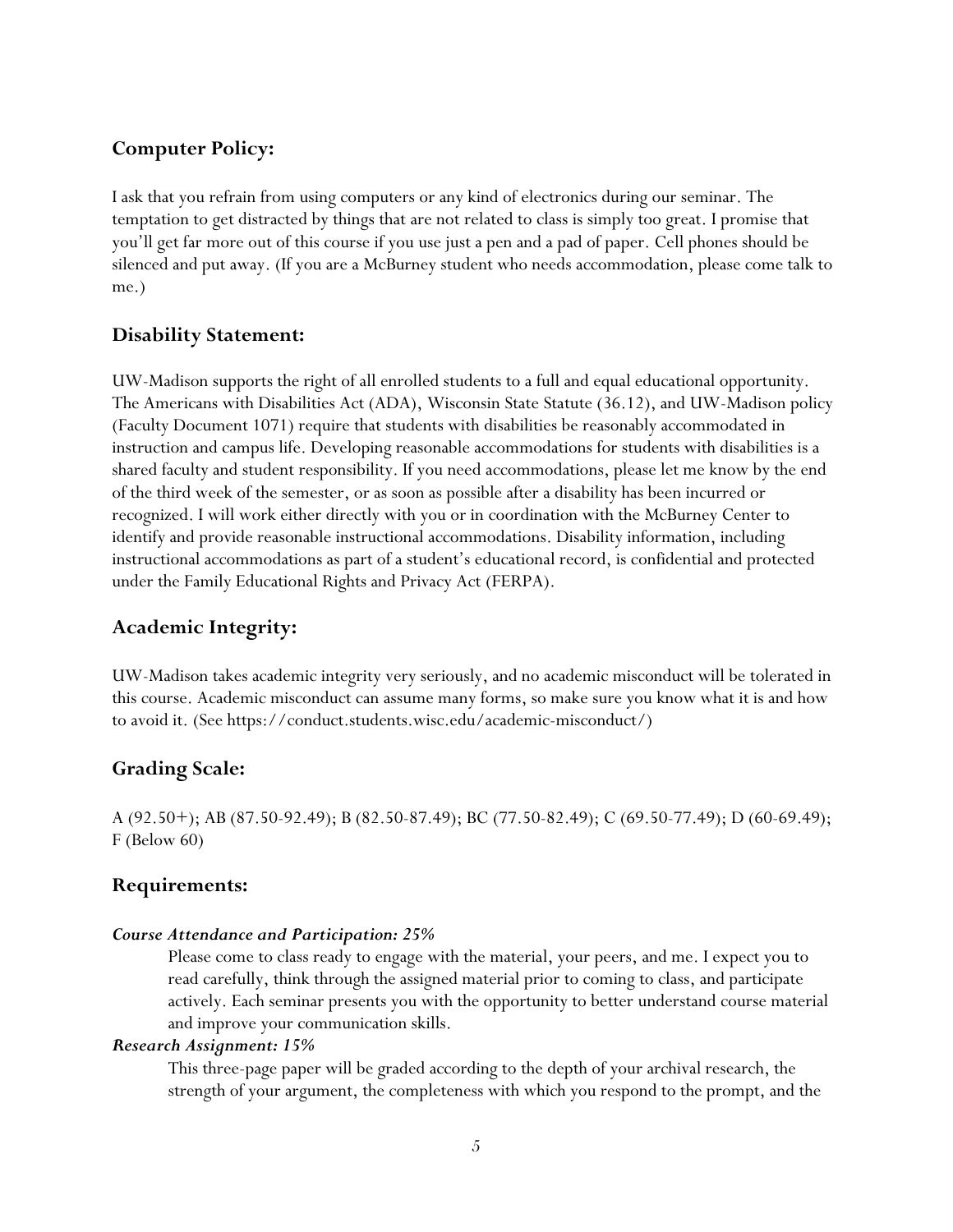clarity of your writing. I have designed this assignment to give you maximum flexibility; you get to choose from seven prompts given throughout the first two-thirds of the semester. I will be making a schedule for the semester's research assignments the day after our first class meeting in order to ensure an even spread of presenters throughout the semester. Please be prepared to provide me with your preferences by the morning of January 26. (Note that this research assignment will be returned to you with feedback so you can re-write, revise, and edit.)

#### *Research Assignment Presentation: 5%*

You will formally present your research assignment on the day the paper is due. Your presentation should last between two-and-a-half and five minutes. It should explain your archival process, lay out the argument(s) you make in your paper, and provide your audience with supporting evidence. Each presentation should be polished and include visuals.

#### *Reading Response Assignments: 15% (5 assignments at 3% each)*

For eleven of our course meetings, I have created a reading response assignment to help you engage with the week's assigned readings, sharpen your analysis of written sources, and improve your writing. You must complete any five. These assignments, which average a page in length, will be due in hard copy at the start of the seminar for which they are assigned. Some of these reading response assignments will be graded and returned with detailed feedback. For others you will be given full credit simply for handing them in. You will not know whether a given assignment will be graded conventionally or on a submitted/not submitted rubric prior to completing it.

#### *Final Paper: 30%*

This paper (eight pages long) will be graded on its coherence (does it have a clear argument?), use of sources (does it utilize effectively both primary and secondary sources?), relevance (does it engage with the history of the American Revolution?), and polish (is it well-written and carefully edited?). You will hand in a rough draft, which will be returned to you with feedback, prior to submitting your final paper.

#### *Final Presentation: 10%*

This presentation, five to seven-and-a-half minutes long, will be graded on its coherence (does it have a clear argument?), use of sources (does it utilize effectively both primary and secondary sources?), relevance (does it engage with the history of the American Revolution?), and polish (is it well-rehearsed and presented in a compelling manner?).

#### **Course Schedule:**

#### **January 25: Introduction to the Course**

| Readings   | None |
|------------|------|
| Response   | None |
| Assignment |      |
| Optional   | None |
| Research   |      |
| Assignment |      |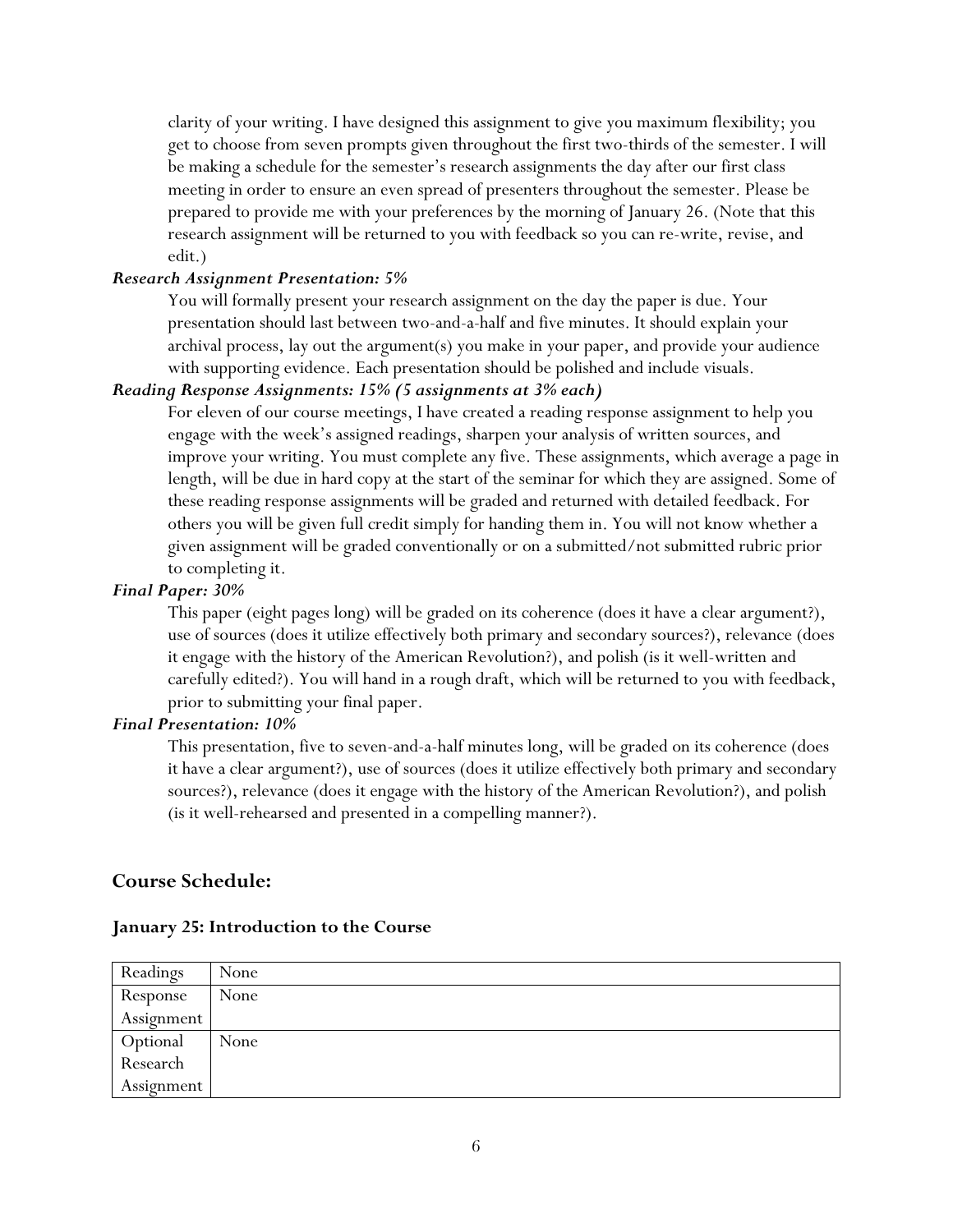| Seminar | <b>Primary and Secondary Sources (Goal 3)</b>        |
|---------|------------------------------------------------------|
|         | Workshop   Accessing Primary Sources Online (Goal 2) |

#### **PART I: THE ROAD TO WAR**

## **February 1: Crisis in the British Empire: The Seven Years' War and its Aftermath**

| Readings   | Fred Anderson, "Britain's Victory Exposed the Need for Greater Control" in<br>$\bullet$<br>Richard D. Brown and Benjamin L. Carp, eds., Major Problems in the Era of the<br>American Revolution (2014), 54-65<br>$\bullet$ |
|------------|----------------------------------------------------------------------------------------------------------------------------------------------------------------------------------------------------------------------------|
|            | Colin Calloway, The Scratch of a Pen: 1763 and the Transformation of North<br>America, 19-46.                                                                                                                              |
|            | Primary sources related to the Albany Plan and colonial disunion: "JOIN, or<br>$\bullet$<br>DIE," "Plan of a Proposed Union," and "not merely improbable, it is<br>impossible"                                             |
| Response   | Summarize in approximately 250 words (one double-spaced page) either the Anderson                                                                                                                                          |
| Assignment | reading or the Calloway reading. What is (are) the main point(s)? What kind of                                                                                                                                             |
|            | evidence does the author provide to support his point(s)? (Goals $3$ and $7$ )                                                                                                                                             |
| Research   | Choose an event that occurred in North America during the Seven Years' War, the                                                                                                                                            |
| Assignment | conflict leading up to it, or the year of its resolution (1754 to 1763). Track carefully                                                                                                                                   |
|            | the ways in which awareness of that event spread. How long did it take for news of the                                                                                                                                     |
|            | event to travel? By what means did news make it from point A to point B (or C or D)?                                                                                                                                       |
|            | In what ways did accounts of the event change when it was described in new locations?                                                                                                                                      |
|            | Can you figure out how readers in distant places reacted to the descriptions they read?                                                                                                                                    |
|            | (Goals 2, 3, 4, 6, and 7)                                                                                                                                                                                                  |
| Seminar    | Identifying Arguments in Secondary Sources (Goal 3)                                                                                                                                                                        |
| Workshop   | Analyzing Primary Sources (Goal 3)                                                                                                                                                                                         |
|            | Accessing Primary Sources Online, Part II (Goal 2)                                                                                                                                                                         |

## **February 8: Victory's Troubles**

| Readings | Colin Calloway, The Scratch of a Pen: 1763 and the Transformation of North<br>$\bullet$<br>America, 47-111                                                                                                                                                                             |
|----------|----------------------------------------------------------------------------------------------------------------------------------------------------------------------------------------------------------------------------------------------------------------------------------------|
|          | Alfred F. Young, "Ebenezer Mackintosh: Boston's Captain General of the<br>$\bullet$<br>Liberty Tree," in Alfred F. Young, Ray Raphael, and Gary B. Nash, eds.,<br>Revolutionary Founders: Rebels, Radicals, and Reformers in the Making of the Nation<br>$(2011), 15-34$               |
|          | Primary sources related to the colonies' resistance to Britain's reforms: "New<br>$\bullet$<br>York Reacts Violently to the Stamp Act, 1765," "John Dickinson Rallies the<br>Colonists to Opposition, 1767-1768," and "Charleston Merchants Propose a<br>Plan of Nonimportation, 1769" |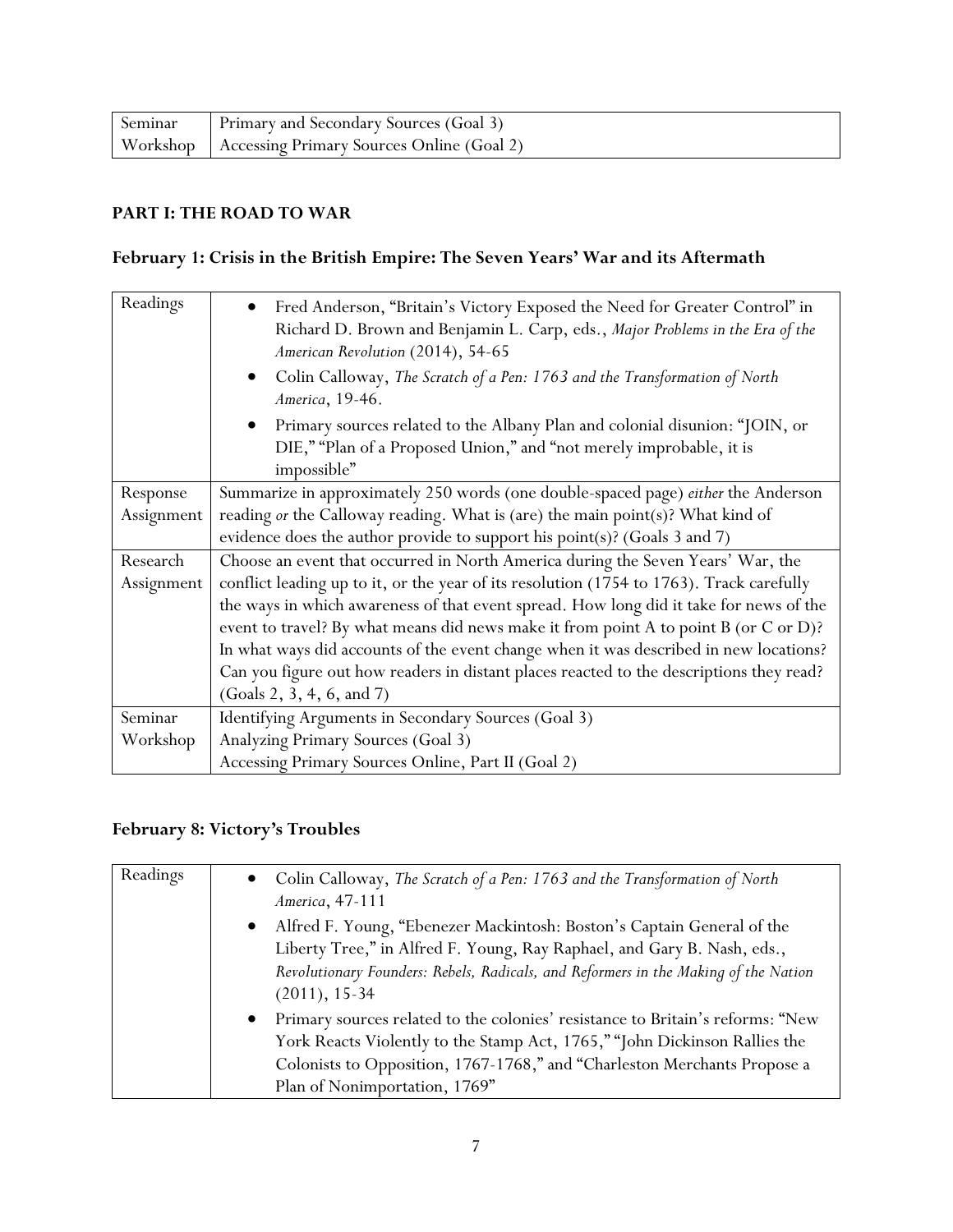| Response   | Read all three primary sources assigned, and then choose one to analyze. First,         |
|------------|-----------------------------------------------------------------------------------------|
| Assignment | summarize the chosen source. Then share what you know about the context of the          |
|            | source's creation and hypothesize how that context might have shaped the source's       |
|            | content. Your summary and analysis should together come to approximately 250            |
|            | words. (Goals 3 and 7)                                                                  |
| Research   | Find two descriptions of the same event that differ substantively. In what ways do they |
| Assignment | differ? And how are they similar? Who wrote the descriptions, in what contexts, and     |
|            | for what purposes? Based on careful reading and contextual analysis, hypothesize why    |
|            | the writers of these descriptions produced such different accounts. (Goals 2, 3, 4, 6,  |
|            | and $7)$                                                                                |
| Seminar    | Asking Historical Questions (Goal 1)                                                    |
| Workshop   | Accessing Primary Sources Online, Part III (Goal 2)                                     |

#### **PART II: THE WAR FOR INDEPENDENCE**

# **February 15: Declaring Independence, Dividing an Empire**

| Readings   | Andrew Jackson O'Shaughnessy, An Empire Divided: The American Revolution in<br>$\bullet$<br>the British Caribbean (2000), xi-xvi, 3-108 |
|------------|-----------------------------------------------------------------------------------------------------------------------------------------|
|            | Primary Source collection: "The Articles of Association," "The Humble<br>$\bullet$                                                      |
|            | Petition and Memorial of the Assembly of Jamaica," "The Humble Petition of                                                              |
|            | the Planters," "The Continental Congress Writes to the Jamaican Assembly,"                                                              |
|            | and excerpts from North American newspapers.                                                                                            |
| Response   | Read the assigned primary sources and write a historical question, taking into account                                                  |
| Assignment | the entire collection. Using the criteria we developed in class on September 28,                                                        |
|            | explain why you think your question is a useful one. (Goals 1 and 7)                                                                    |
| Research   | Select a particular British Atlantic region. If you've chosen a mainland North American                                                 |
| Assignment | region, collect examples of ways in which that region was connected to the Caribbean                                                    |
|            | during the years leading up to the Revolution-whether through news, trade,                                                              |
|            | migration, or other means. What historical realities bound the people in your region to                                                 |
|            | the Caribbean? How did they view the Caribbean? In what ways did they discuss                                                           |
|            | Caribbean events, people, and politics? If you've chosen a Caribbean region, complete                                                   |
|            | this assignment in reverse, probing connections to the mainland. (Goals 2, 3, 4, 6, and                                                 |
|            | 7)                                                                                                                                      |
| Seminar    | Crafting Thesis Statements (Goal 4)                                                                                                     |
| Workshop   |                                                                                                                                         |

# **February 22: Visit to the Wisconsin Historical Society Library and Archive** (Goals 2 and 3)

#### **March 1: Civil War in North America**

| 19-109 |
|--------|
|--------|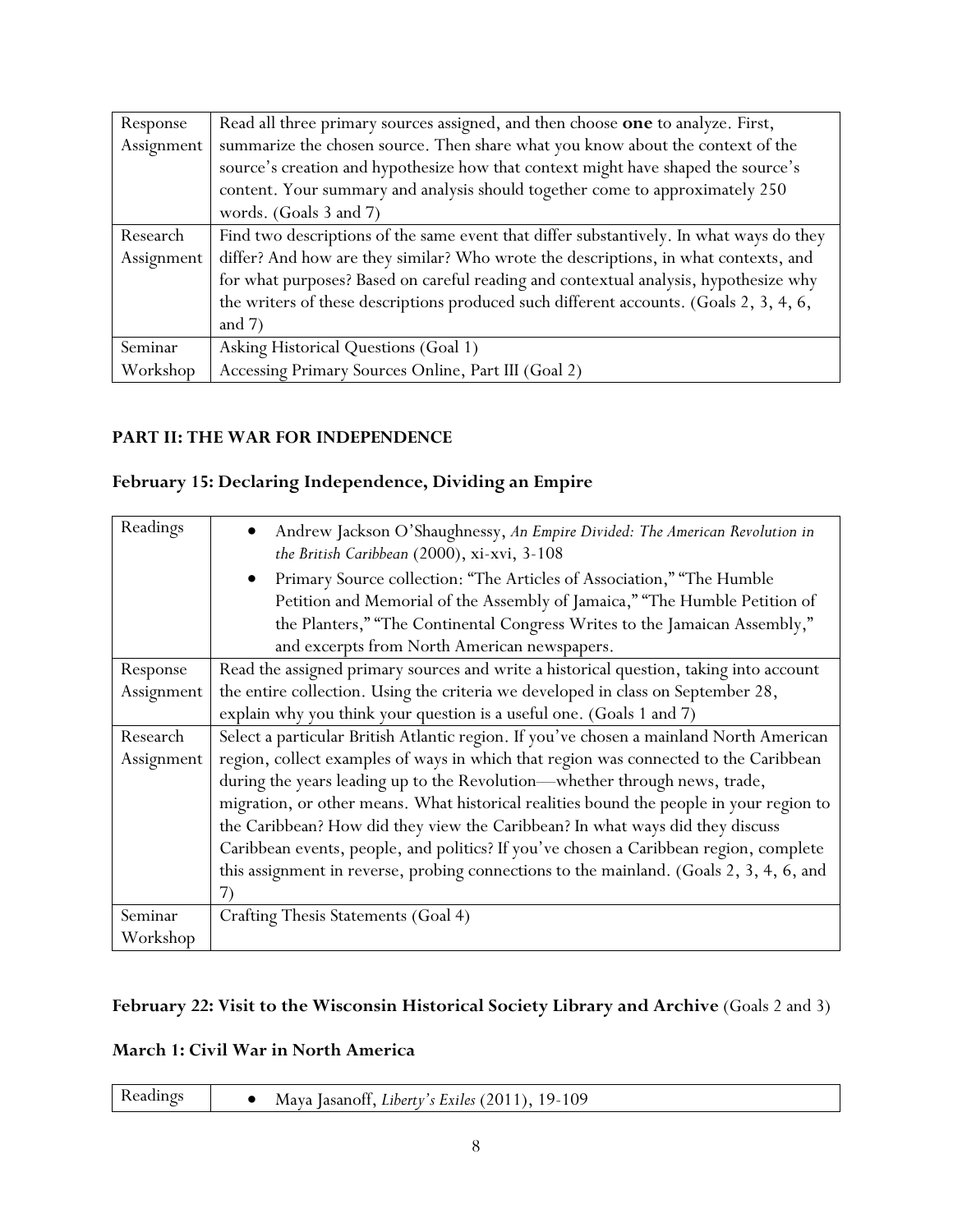| Response   | For seminar this week, you read the three chapters that together make up Part I of        |
|------------|-------------------------------------------------------------------------------------------|
| Assignment | Maya Jasanoff's book. Choose one and distill, as succinctly as possible, Jasanoff's       |
|            | argument for the chapter. Does Jasanoff have a traditional thesis statement? Where        |
|            | does she state her central claim most clearly? (It can be hard extracting arguments from  |
|            | narrative prose, but they are there!) Taking into account the other two chapters in Part  |
|            | I, try to write a thesis statement for the entire section of the book. What is Jasanoff's |
|            | main point in Part I? Does she state it in one place, or does she rely on her reader to   |
|            | piece it together? What kinds of evidence does Jasanoff use to support her thesis?        |
|            | (Goals 3 and 7)                                                                           |
| Research   | Find examples of loyalists defending themselves. How do loyalists speak back to           |
| Assignment | supporters of the Revolution? In what ways do they assert themselves and the rightness    |
|            | of their position? Do your sources show the consequences for loyalists of self-defense?   |
|            | Why do you think these loyalists spoke up? Were there benefits for loyalists to           |
|            | standing one's ground? (Goals 2, 3, 4, 6, and 7)                                          |
| Seminar    | Paragraphing (Goals 4 and 6)                                                              |
| Workshop   |                                                                                           |

## **March 8: Revolution from Above, Revolution from Below—Thinking about Class, Rank, and Status**

| Readings   | Alfred F. Young, The Shoemaker and the Tea Party: Memory and the American                   |
|------------|---------------------------------------------------------------------------------------------|
|            | Revolution (1999)                                                                           |
| Response   | Before you write a paper, you organize argument and evidence into an outline. Now,          |
| Assignment | working backwards, I want you to create an outline of Young's Shoemaker and the Tea         |
|            | Party. Be sure in your outline to flag Young's arguments, the ways in which he builds       |
|            | them, and the kinds of evidence he uses to support them. But Young's book tells             |
|            | stories as well as makes arguments, so take care to indicate how Young develops the         |
|            | narrative as well. Your outline should include enough detail to show what Young is          |
|            | accomplishing throughout the scope of the book both argumentatively and narratively.        |
|            | (Goals 4 and 7)                                                                             |
| Research   | Your job this week is to track down a little-known person who lived in the British          |
| Assignment | Atlantic during the era of the Revolution. You must find at least three separate sources    |
|            | that mention this person, but more would be even better. What can you make out of           |
|            | this person's life? How did he or she engage with the Revolution? In addition to direct     |
|            | evidence of this person's actions, you should gather contextual evidence to better          |
|            | understand the place where this person lived; the work at which this person would           |
|            | have toiled; the limits or possibilities presented by this person's race, gender, political |
|            | ideas, or religious commitments; or any number of other aspects of the person's life.       |
|            | When researching relatively invisible people who trod lightly on the historical record,     |
|            | historians have to do a lot of work to flesh out the worlds in which they lived. (Goals     |
|            | 2, 3, 4, 6, and 7)                                                                          |
| Seminar    | Research Proposals (Goal 5)                                                                 |
| Workshop   |                                                                                             |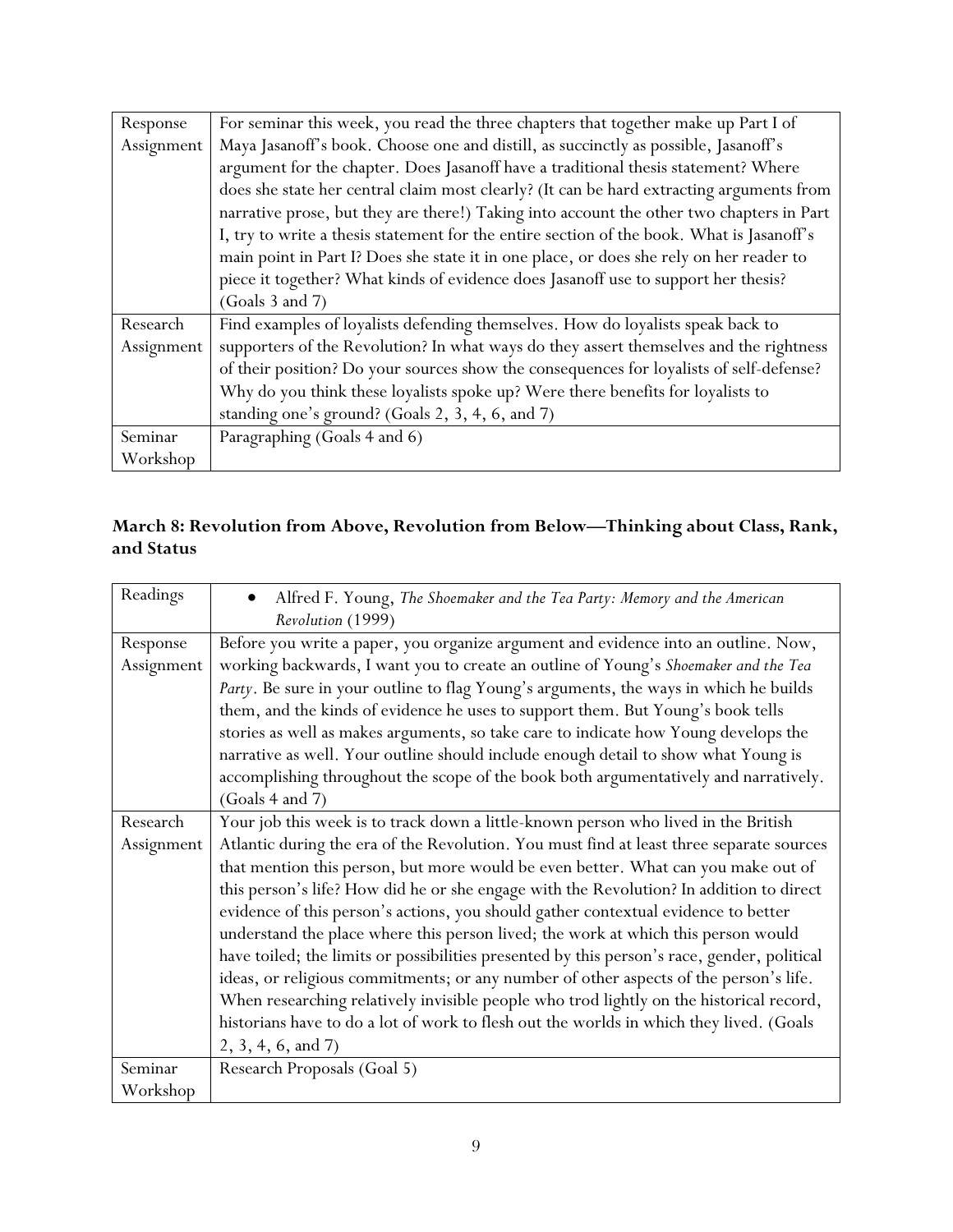# **\*\*\*March 12-20: Spring Break\*\*\***

### **March 22: Revolutionary Women**

| Readings   | Rosemary Zagarri, "The Rights of Women" in Revolutionary Backlash: Women<br>and Politics in the Early American Republic (2007), 11-45                                                                                                   |
|------------|-----------------------------------------------------------------------------------------------------------------------------------------------------------------------------------------------------------------------------------------|
|            | Carol Berkin, "'You can form no idea of the horrors': The Challenges of a<br>$\bullet$<br>Home-Front War" in Revolutionary Mothers: The Struggle for America's<br>Independence (2005), 26-49                                            |
|            | Mary Beth Norton, "We Commenced Perfect Statesmen" in Liberty's Daughters:<br>The Revolutionary Experience of American Women, 1750-1800 (1980), 155-188                                                                                 |
|            | Woody Holton, "The Battle Against Patriarchy That Abigail Adams Won" in<br>Alfred F. Young, Ray Raphael, and Gary B. Nash, eds., Revolutionary Founders:<br>Rebels, Radicals, and Reformers in the Making of the Nation (2011), 273-288 |
|            | Primary Sources: "'Remember the Ladies': Abigail Adams vs. John Adams" in<br>Alice S. Rossi, ed., The Feminist Papers: From Adams to Beauvior (1973), 7-15                                                                              |
| Response   | As you read the Holton chapter and the assigned primary sources, pay attention to how                                                                                                                                                   |
| Assignment | the chapter uses primary sources. Where do any of the primary sources you read for                                                                                                                                                      |
|            | today's seminar show up in Holton's piece? Turn to the sources in your reader to gain                                                                                                                                                   |
|            | context for the brief quotations Holton uses. How does having the entire primary                                                                                                                                                        |
|            | source available—versus Holton's snippet—influence your understanding of what the                                                                                                                                                       |
|            | author is communicating? Is there material in the primary sources you read for today                                                                                                                                                    |
|            | which Holton neglected but you think could have helped him make his point? Did                                                                                                                                                          |
|            | Holton have compelling evidence from other sources, which you didn't have access to                                                                                                                                                     |
|            | in full? What kind of evidence? (Goals 3, 4, and 7)                                                                                                                                                                                     |
| Research   | Find evidence of women's participation in the Revolutionary war. What were these                                                                                                                                                        |
| Assignment | women doing? Why were they doing it? And what were the consequences of their                                                                                                                                                            |
|            | actions? (Goals 2, 3, 4, 6, and 7)                                                                                                                                                                                                      |
| Seminar    | Proper Academic Conduct (Goals 4 and 6)                                                                                                                                                                                                 |
| Workshop   |                                                                                                                                                                                                                                         |

## **March 29: The Problem of Slavery in an Age of Revolution \*\*\*Research Proposals due\*\*\***

| Readings | Christopher Leslie Brown, "The Problems of Slavery" in Jane Kamensky and<br>Edward G. Gray, eds., The Oxford Handbook of the American Revolution (2012)          |
|----------|------------------------------------------------------------------------------------------------------------------------------------------------------------------|
|          | Gloria Whiting, "Emancipation without the Courts or Constitution: The Case<br>of Revolutionary Massachusetts," Slavery & Abolition (September 2020): 458-<br>78. |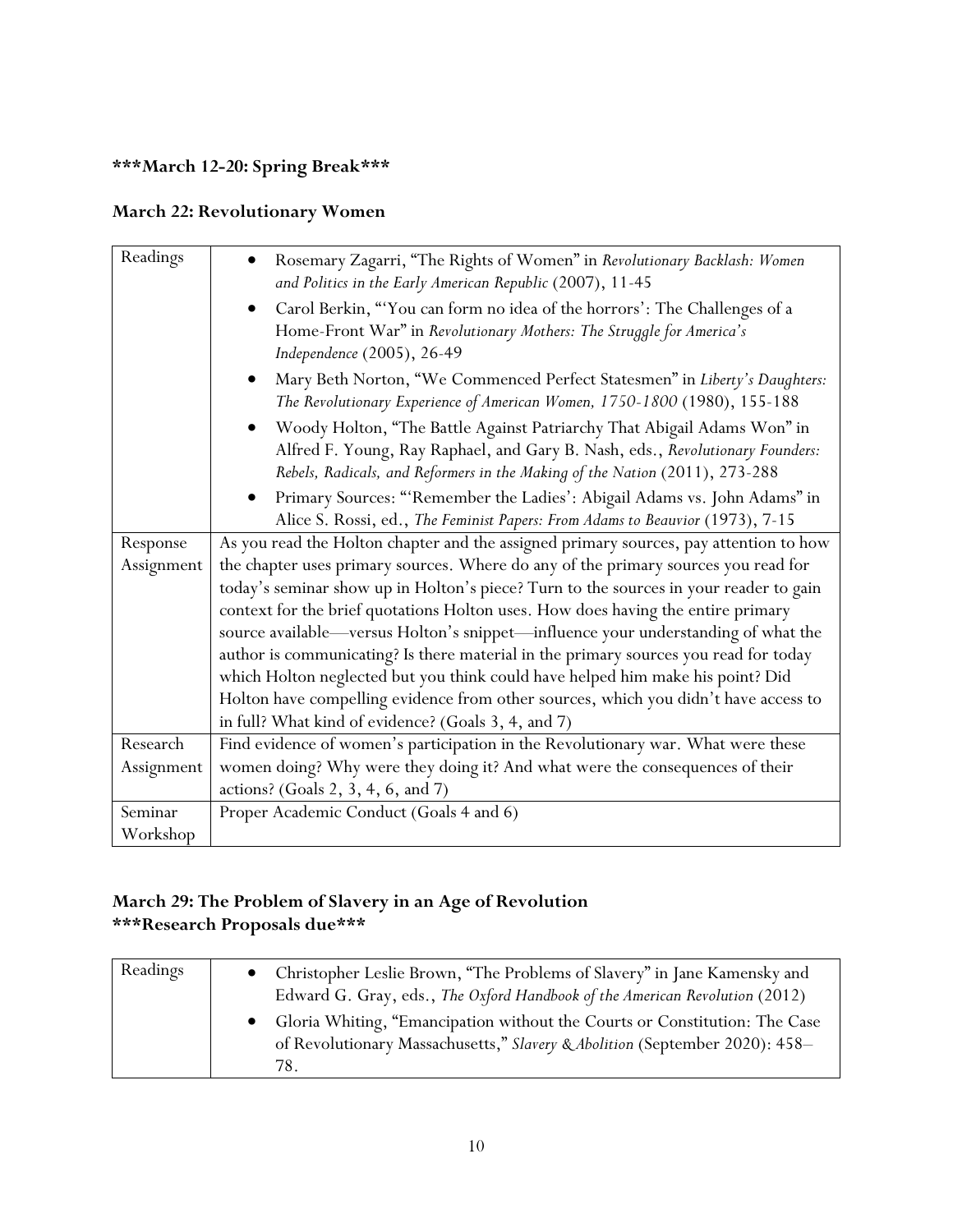|            | Gary Nash, The Forgotten Fifth: African Americans in the Age of Revolution (2006),<br>$\bullet$<br>$1 - 122$ |
|------------|--------------------------------------------------------------------------------------------------------------|
| Response   | Skim the three readings. Choose two to compare. There are some obvious                                       |
| Assignment | differences—length, amount of detail—that make sense due to the reality that Brown                           |
|            | was writing an encyclopedia entry, Whiting a journal article, and Nash a book. But                           |
|            | focus on the less obvious ones. What historical problems interest the scholars in                            |
|            | question? What arguments do they make? What evidence do they use to make them?                               |
|            | What geographies do they emphasize? If you see striking interpretive similarities                            |
|            | between the works, feel free to comment on those as well. (Goals 3 and 7)                                    |
| Research   | Find evidence of people of African descent in a North American region making                                 |
| Assignment | revolutionary claims during the years of the American Revolution. For the purposes of                        |
|            | this assignment, "revolutionary claims" should be interpreted broadly, as demands                            |
|            | African Americans made through speech, writing, and/or action. What did the African                          |
|            | Americans you located seem to want? What strategies did they use to achieve their                            |
|            | goals? Are you able to make out the extent to which they were successful? How did the                        |
|            | white community around them respond? (Goals 2, 3, 4, 6, and 7)                                               |
| Seminar    | Accessing Primary Sources Online, Part IV (Goal 2)                                                           |
| Workshop   |                                                                                                              |

# **April 5: Revolution in Indian Country**

| Readings   | "New worlds for all: Indian America by 1775" and "Corn wars and civil wars"<br>$\bullet$<br>in Colin Calloway, The American Revolution in Indian Country: Crisis and Diversity<br>in Native American Communities (1995) 1-64 |
|------------|------------------------------------------------------------------------------------------------------------------------------------------------------------------------------------------------------------------------------|
|            | James Kirby Martin, "Forgotten Heroes of the Revolution: Han Yerry and<br>$\bullet$<br>Tyona Doxtader of the Oneida Indian Nation," in Alfred F. Young, Ray                                                                  |
|            | Raphael, and Gary B. Nash, eds., Revolutionary Founders: Rebels, Radicals, and                                                                                                                                               |
|            | Reformers in the Making of the Nation (2011), 199-214                                                                                                                                                                        |
| Response   | Contrast Calloway's and Martin's pieces. How do their arguments, evidence,                                                                                                                                                   |
| Assignment | structure, and prose differ? How are they similar? What does Calloway provide you as                                                                                                                                         |
|            | a reader that Martin does not—and vice versa? (Goals 3 and 7)                                                                                                                                                                |
| Research   | None                                                                                                                                                                                                                         |
| Assignment |                                                                                                                                                                                                                              |
| Seminar    | Citing Sources (Goal 4)                                                                                                                                                                                                      |
| Workshop   |                                                                                                                                                                                                                              |

# **April 12: Making a Nation—Confederation to Constitution**

| Readings | Jack N. Rakove, "The Articles of Confederation, 1775-1783" in Jack P.       |
|----------|-----------------------------------------------------------------------------|
|          | Greene and J. R. Pole, eds., A Companion to the American Revolution (2000), |
|          | 281-86                                                                      |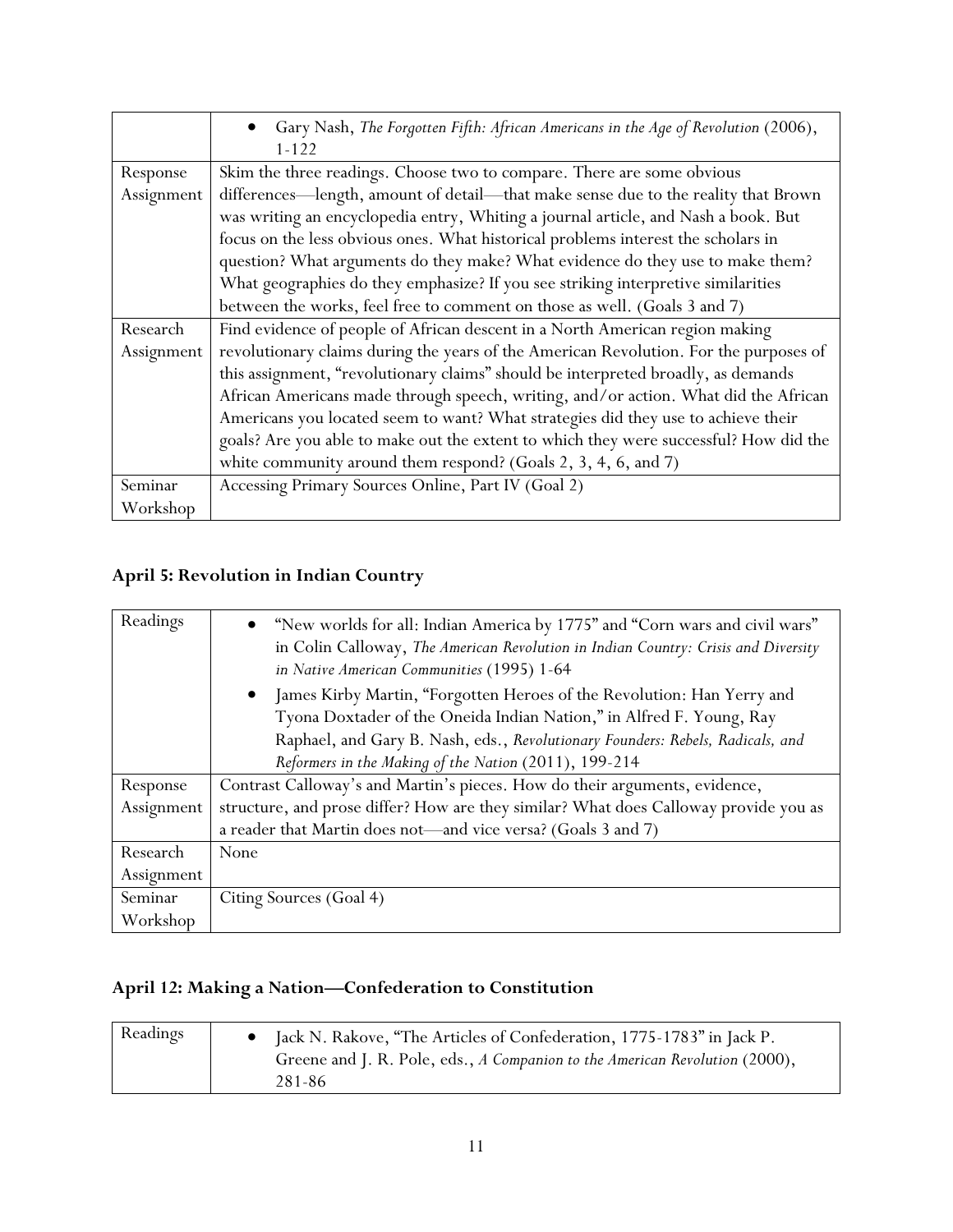|            | Pauline Maier, "The View from Mount Vernon," "The Morning After," "The<br>$\bullet$<br>Massachusetts Ratifying Convention I," "The Massachusetts Ratifying<br>Convention II," and "Playing the After Game," in Ratification: The People Debate<br>the Constitution (2011), 1-49, 155-213, 435-468 |
|------------|---------------------------------------------------------------------------------------------------------------------------------------------------------------------------------------------------------------------------------------------------------------------------------------------------|
|            | • "The U.S. Constitution," Maier, 473-85                                                                                                                                                                                                                                                          |
| Response   | Imagine that your mom calls and asks you what you're learning about in class. When                                                                                                                                                                                                                |
| Assignment | you mention the constitution, she requests that you bring her up to speed on how it                                                                                                                                                                                                               |
|            | came into being. In one page, summarize succinctly how the nation moved from the                                                                                                                                                                                                                  |
|            | Articles of Confederation to ratification of the Constitution, using Massachusetts as a                                                                                                                                                                                                           |
|            | case study. I want you to write as you would speak, so informal language and non-                                                                                                                                                                                                                 |
|            | standard sentence structure are fine here. Then practice what you've written, so you'll                                                                                                                                                                                                           |
|            | be ready for your mom-and to present to us in seminar. (Goals 3 and 7)                                                                                                                                                                                                                            |
| Research   | None                                                                                                                                                                                                                                                                                              |
| Assignment |                                                                                                                                                                                                                                                                                                   |
| Seminar    | In-Class Research Workshop                                                                                                                                                                                                                                                                        |
| Workshop   |                                                                                                                                                                                                                                                                                                   |

## **PART III: THE GLOBAL AMERICAN REVOLUTION**

# **April 19: The Revolution in France and its Empire**

| Readings   | David P. Geggus, "The effects of the American Revolution on France and its<br>empire" in Jack P. Greene and J. R. Pole, eds., A Companion to the American<br>Revolution (2000), 523-30 |
|------------|----------------------------------------------------------------------------------------------------------------------------------------------------------------------------------------|
|            | "Haitian Revolution" in Junius P. Rodriguez, ed., Encyclopedia of Slave Resistance<br>$\bullet$<br>and Rebellion (2007)                                                                |
|            | Robin Blackburn, "Haiti, Slavery, and the Age of Democratic Revolution,"<br>$\bullet$<br>William and Mary Quarterly (2006), 643-74                                                     |
|            | • John Thornton, "I am the subject of the King of Congo: African political<br>ideology and the Haitian Revolution," Journal of World History (1993), 181-214                           |
| Response   | In approximately 250 words (two well-developed paragraphs), answer the following                                                                                                       |
| Assignment | questions: 1) How did the American Revolution influence the Haitian Revolution? and                                                                                                    |
|            | 2) In what ways did the Haitian Revolution fulfill the promises of the American                                                                                                        |
|            | Revolution? Your answers should cite at least three of the four assigned readings.                                                                                                     |
|            | (Goals 3, 4, and 7)                                                                                                                                                                    |
| Research   | None                                                                                                                                                                                   |
| Assignment |                                                                                                                                                                                        |
| Seminar    | In-Class Research Workshop                                                                                                                                                             |
| Workshop   |                                                                                                                                                                                        |

# **April 26: Revolutionary Ripples beyond the Atlantic**